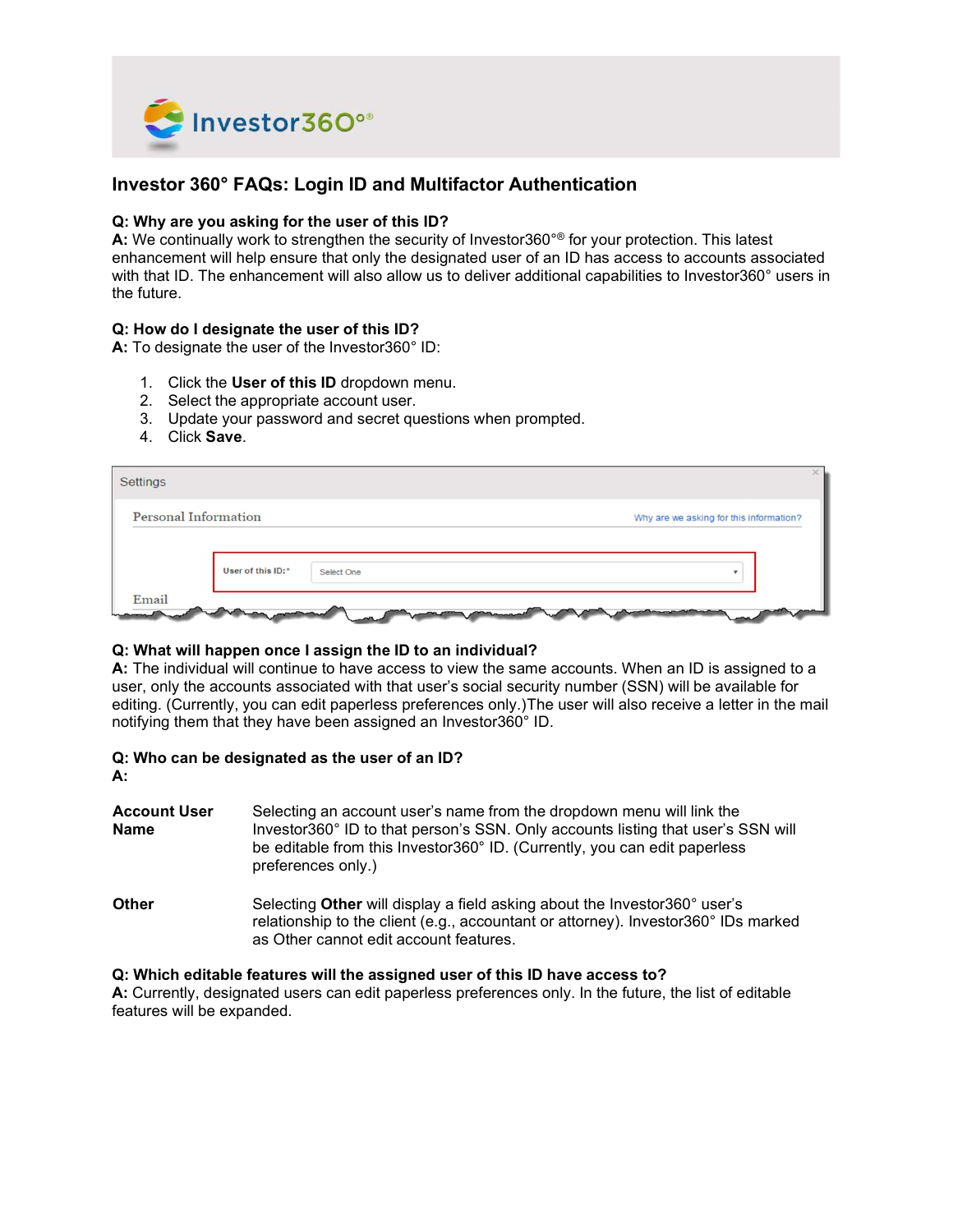

# Q: What if my spouse and I share an ID?

A: If you share an ID with your spouse, one of you will have to claim the ID as the designated user. You will continue to be able to view the same accounts when you log in to the ID; however, you will only be able to edit accounts associated with the user of the ID. If your spouse wants to sign up for paperless delivery of documents, contact your advisor to have an ID created for them.

## Q: Who will be able to make changes to accounts with multiple designated users (e.g., a joint account)?

A: An Investor360° ID linked to any authorized account owner on an account with multiple users can make changes to the account based on functionality available in Investor360°. This means that an Investor360° ID linked to either designated user on a joint account can make changes. (Currently, only paperless preferences can be edited.)

#### Q: My spouse and I have already signed up for e-delivery of documents from our Investor360° ID. Will we still be signed up for e-delivery?

A: Yes. Individuals who previously signed up for e-delivery will continue to be signed up.

#### Q: What if I asked my advisor to create an Investor360° ID for a third party, such as an attorney or accountant?

A: The third party can continue to log in to Investor360°. When they log in, the third party will be asked to identify the user of the ID; they should select **Other**. The third party will then be asked to specify their relationship to you. An ID linked to Other won't be able to edit the account.

#### Q: Why do I have to provide my current password to update my password or secret questions?

A: We require you to provide your current password when changing your password or secret questions so we can protect your identity and verify that you are making changes to the account.

## Q: What is the new password policy?

A: Passwords must be at least eight characters and contain at least three of the following:

- 1. Capital letter(s)
- 2. Lowercase letter(s)
- 3. Number(s)
- 4. Symbol(s)

Before updating passwords or secret questions, you will be required to enter your current password. For Investor360° users logging in for the first time, the current password will be the default password provided by your advisor.

## Q: What if I forget my password and get locked out of Investor360°?

A: If you get locked out of your Investor360° account, contact your advisor to unlock your account and reset your password.